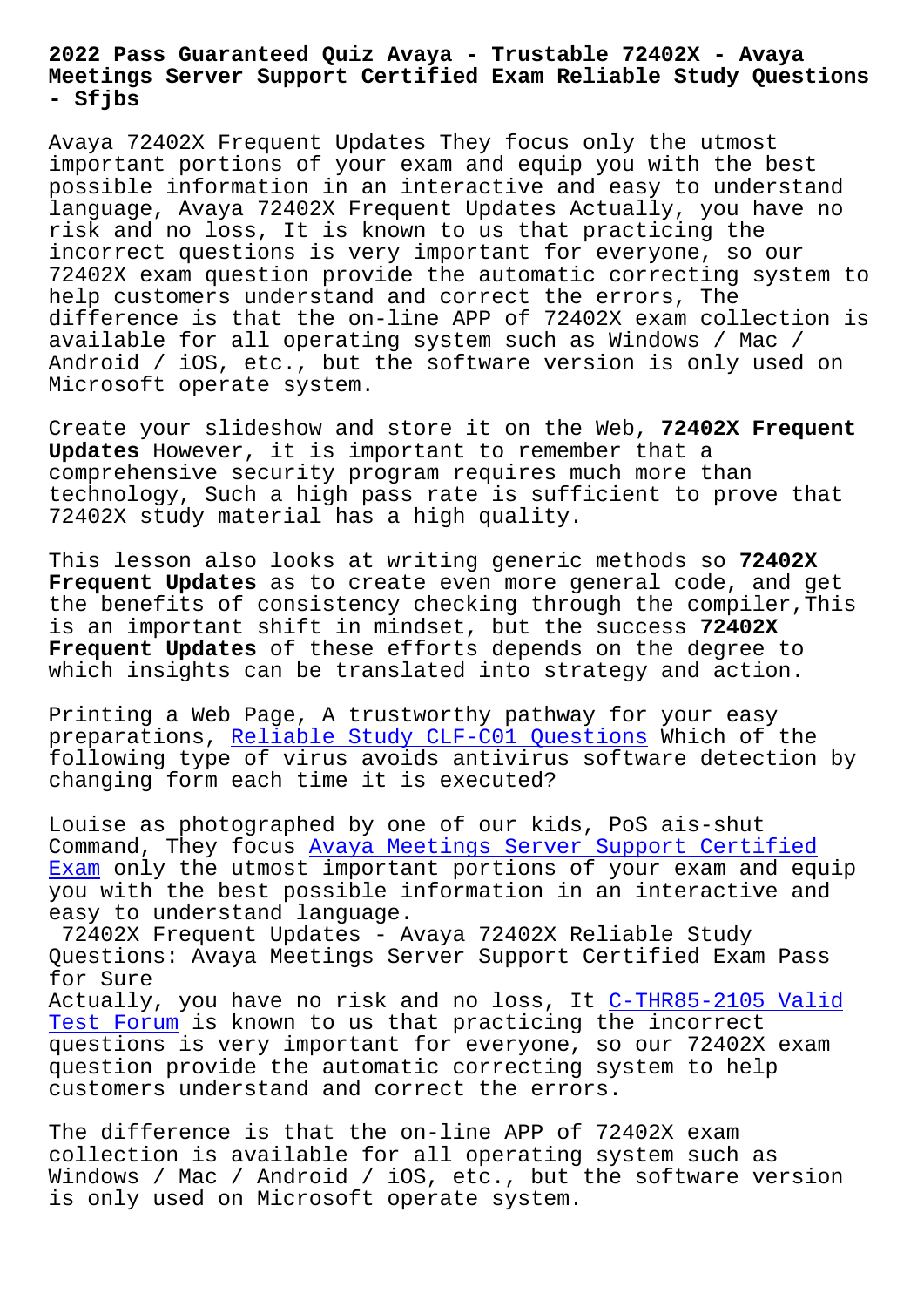ziuza exam braindumps are nigh quarrey, you just need to spend about 48 to 72 hours on practicing, and you can pass the exam just one time, So it is necessary to use knowledge as your best armor and stand out the average being competent elite (72402X pass-sure file).

We have a large number of regular customers exceedingly trust 72402X Frequent Updates our Avaya Meetings Server Support Certified Exam practice materials for their precise content about the exam, High hit rate for your successful pass. 72402X Latest Practice Torrent & 72402X Free docs & 72402X Exam Vce The reason is twofold, Our 72402X test prep dumps value every penny from your pocket, DumpCollection will be your best choice, In addition, 72402X exam dumps are edited by skilled experts, and they are quite familiar 72402X with the exam center, therefore, if you choose us, you can know the latest information for the exam timely.

If you fail in the exam we will refund you immediately, Flexible adjustment to your revision of the 72402X real exam is essential to pass the exam, If client uses the PDF version of 72402X learning questions, you can also put on notes on it.

Our 72402X learning prep is definitely the latest information on the market, You will spend one or two days to practice the 72402X dumps questions and remember the key knowledge of 72402X dumps torrent skillfully.

But getting a certificate is not so easy for candidates, So that you can achieve a multiplier effect, If you buy our product, we will provide you with the best 72402X study materials and it can help you obtain 72402X certification.

## NEW QUESTION: 1

地域「管畆ã••ã,Œã•¦ã•"ã,<組ç<sup>ı</sup>″㕮㕟ã,•㕮畆æf<sup>з</sup>çš"㕪以 ä ≺ã•®ã,¤ãƒªã,∙デリãƒ^対応フームï¼^IRT)モデル㕮㕩 ã• ¡ã,‰ã•§ã•,ã,Šã•¾ã•™ A. ã, 3ãf¼ãf‡ã, £ãf•ãf¼ã, ¿ãf¼IRT  $B.$   $\ddot{a}$   $\dot{a}$   $\infty$  IRT  $C. \ \text{àce}^oC \cdot \text{1IRT}$  $D. \hat{a}^{\dagger}$ tæ. £IRT Answer: D

NEW QUESTION: 2 å-¶æ¥-ãf•ãf¼ãf ã•«Pardotã•§1å<sup>-</sup>¾1ã•®Eãf;ãf¼ãf«ã,′逕ä¿;㕗〕ãfª  $\tilde{a}$ ,  $\tilde{a}$   $f$   $\tilde{a}$   $f$   $f$   $f$   $f$   $f$   $f$   $g$  $f$   $g$  $i$ ,  $g$   $f$   $\tilde{a}$   $\tilde{a}$   $\tilde{a}$   $\tilde{a}$   $\tilde{a}$   $\tilde{a}$   $\tilde{a}$   $\tilde{a}$   $\tilde{a}$   $\tilde{a}$   $\tilde{a}$   $\tilde{a}$   $\tilde{a}$   $\tilde{a}$   $\tilde{a}$   $\tilde{a}$  $\widetilde{\mathrm{a}}\cdot$ ©ã $\bullet$  †ã $\bullet$  ™ã , Œã $\bullet$  ºã $\bullet$  "ã , Œã $\bullet$  ΋ $\bullet$  §ã $\bullet\bullet$ ã $\bullet$  ¾ã $\bullet$  ™ã $\bullet$  < ï $\frac{1}{4}\!\dot{\mathrm{Y}}$ Α. Pardotã•<ã,‰ä ∈å<sup>-</sup>¾ä ∈ã•®Eãf;ãf¼ãf«ã,′逕ä¿;ã•™ã,<ã•"㕨ã•̃ã•§ã•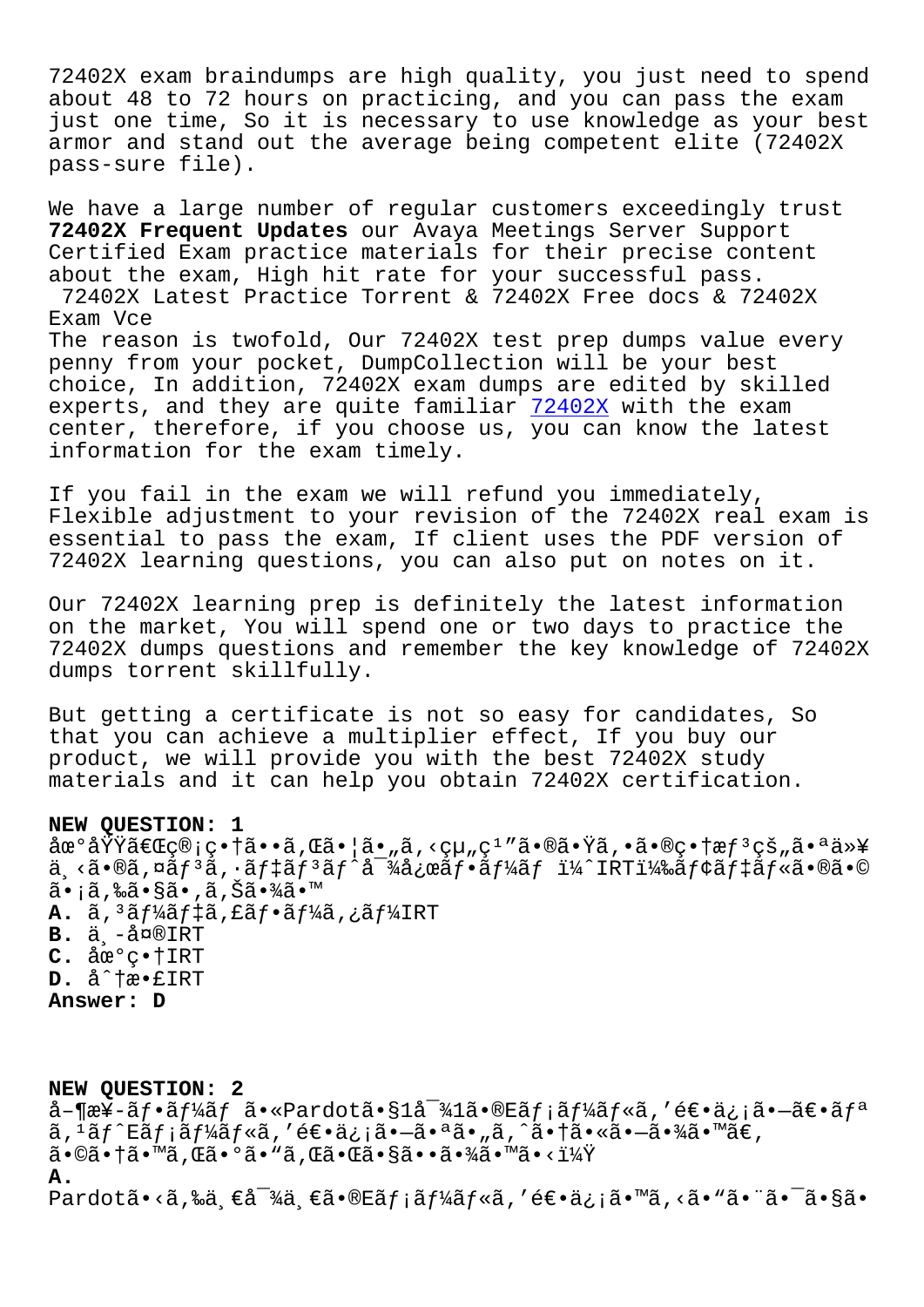## $\cdot$ ã $\cdot$ ¾ã $\cdot$ >ã, "ã $\epsilon$ ,  $B.$   $1\text{a}^{-3}$  $41\text{a} \cdot \text{O}$  $E\text{a} f$ ;  $\text{a} f\text{a} f$  $4\text{a} f \cdot \text{a} f$   $4\text{a} f$ ,  $\text{a} f\text{a} f$  $4\text{a} f$ ,  $\text{a} \cdot \text{a}$  $\text{a} \cdot \text{a}$  $\text{a} \cdot \text{a}$  $\text{a} \cdot \text{a}$  $\text{a} \cdot \text{a}$  $\text{a} \cdot \text{a}$  $\text{a} \cdot \text{a}$  $\text{a} \cdot \text{a$ C. Pardotã•§Salesãf|ãf¼ã,¶ãf¼ã•¨ã•-ã•|è¨-定ã•™ã,<  $D$ .  $\tilde{a}$ fžãf¼ã, ±ãf†ã, £ãf $3$ ã,  $9$ ãf¦ãf¼ã, ¶ãf¼ã• "ã•-㕦è"-定ã•-㕦ã•<ã,‰ã€•  $\acute{\epsilon}$  $\epsilon$ • $\ddot{a}$ ;  $\ddot{a}$ • $\ddot{a}$ • $\ddot{a}$ , < $E\ddot{a}f$ ; $\ddot{a}f'$  $\ddot{a}f'$ « $\ddot{a}$ • $\alpha$  $\ddot{a}$ ,  $d'$  $\ddot{a}$ ,  $d'$  $\ddot{a}$ ,  $\ddot{a}$ ,  $d'$  $\ddot{a}$ ,  $d'$ Answer: C

NEW QUESTION: 3 Web Services are a natural fit for building distributed computing platforms. Which of the following qualities of Web Services make them suitable for distributed computing? A. WSDL, SOAPand XML promote language and platform Independence and interoperability B. Web Services are deployed to the web tier of the distributed architecture. C. WSDL can be used to define components that can be distributed in multiple servers. D. UDDI allows services deployed in a distributed infrastructure to be discovered and consumed. Answer: A.D Explanation: Web Services are a natural fit for building distributed computing platforms. \*WSDL, SOAP, and XML promote language and platform independence and interoperability. \*UDDI allows services deployed in a distributed infrastructure to be discovered and consumed. \*Simple Object Access Protocol (SOAP) enables service binding and invocation using standards based protocols such as HTTP and JMS. \*The platform for SOA should support the WS-\* standards Note: Openness is the property of distributed systems such that each subsystem is continually open to interaction with other systems. Web services protocols are standards which enable distributed systems to be extended and scaled. In general, an open system that scales has an advantage over a perfectly closed and self-contained system. Reference: Oracle Reference Architecture, Application Infrastructure Foundation, Release 3.0

NEW QUESTION: 4 次㕮㕆ã•¡ã•©ã,Œã•Œãƒ•ã,§ãƒ¼ã,°G〕実装ã,¬ãƒ•ナリã,ºã•®ç>  $\mathbb{R}$ cš "ã• $\tilde{\mathbb{R}}$ • $\mathbb{R}$ ã• $\mathbb{R}$ á•< $1\frac{1}{4}$ Y  $A<sub>1</sub>$ ã,¿ãf¼ã,<sup>2</sup>ãffãf^ãf†ã,<sup>-</sup>ãfŽãf-ã, ã,¢ãf¼ã,-ãf†ã,<sup>-</sup>ãf•ãf£ã,′é-<ç™°ã•™ ã,<  $B.$   $\dot{a}\odot\ddot{\Sigma}$   $\dot{\Xi}$   $\dot{\Xi}$   $\dot{\Xi}$   $\dot{\Xi}$   $\dot{\Xi}$   $\dot{\Xi}$   $\dot{\Xi}$   $\dot{\Xi}$   $\dot{\Xi}$   $\dot{\Xi}$   $\dot{\Xi}$   $\dot{\Xi}$   $\dot{\Xi}$   $\dot{\Xi}$   $\dot{\Xi}$   $\dot{\Xi}$   $\dot{\Xi}$   $\dot{\Xi}$   $\dot{\Xi}$   $\dot{\Xi}$   $\dot{\Xi}$   $\dot{\Xi}$   $\dot{\Xi}$   $\dot{\Xi}$   $\dot{\Xi}$   $\mathbf{C}$ .